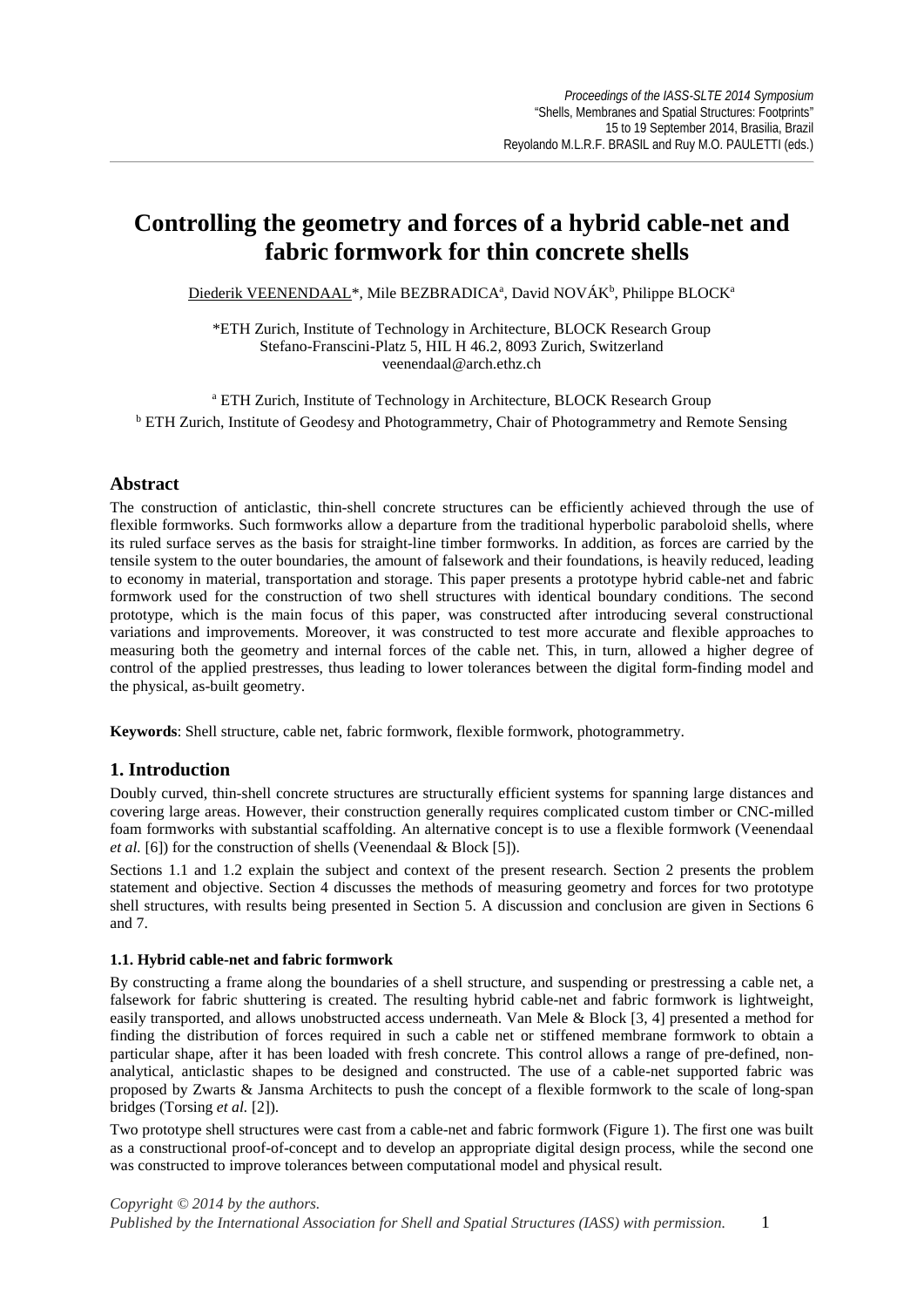

Figure 1: Sequence of construction of the first prototype, and the finished shell.

#### **1.2. NEST HiLo**

The experiments and prototype structures, presented in this paper, are intended to further inform and develop the design of the HiLo roof. HiLo is a research & innovation unit for NEST demonstrating ultra-lightweight construction. It is planned as a 16m×9m duplex penthouse apartment for visiting faculty of Empa and Eawag. NEST is a flagship project of Empa and Eawag in collaboration with the ETH Domain. It is a dynamic, modular research and demonstration platform for advanced and innovative building technologies on the Empa-Eawag campus in Dübendorf, Switzerland, to be completed in 2015 (Figure 2). As a "future living and working lab", NEST consists of a central backbone and a basic grid to accommodate exchangeable living and office modules, such as HiLo, allowing novel materials and components, and innovative systems to be tested, demonstrated and optimized under real-world conditions. HiLo is a collaborative effort of the BLOCK Research Group and the Assistant Professorship of Architecture & Sustainable Technologies (SuAT), both at the Institute of Technology in Architecture, ETH Zurich, joined by Supermanoeuvre in Sydney as well as Zwarts & Jansma Architects (ZJA) in Amsterdam.

HiLo introduces several innovations, and this paper relates in particular to the development of a reusable and lightweight cable-net and fabric formwork system that allows the construction of the thin shell roof within acceptable tolerances.



Figure 2: Visualization of the preliminary design for NEST, with HiLo constructed at the top corner. © EMPA and Gramazio & Kohler

## **2. Problem statement and objective**

The geometry and tolerances of rigid formworks can simply be specified to a contractor. By contrast, the inherent flexibility of a cable-net and fabric formwork might pose issues for tolerances between the design and the as-built structure. The first prototype had an average deviation of 22mm, less than 1/100 of the span. The objective of the second prototype was to construct and prestress the formwork such that under loading of the fresh concrete, the resulting shape matches that of the original design, with a target value of 5mm set by the client, about 1/500 of the span.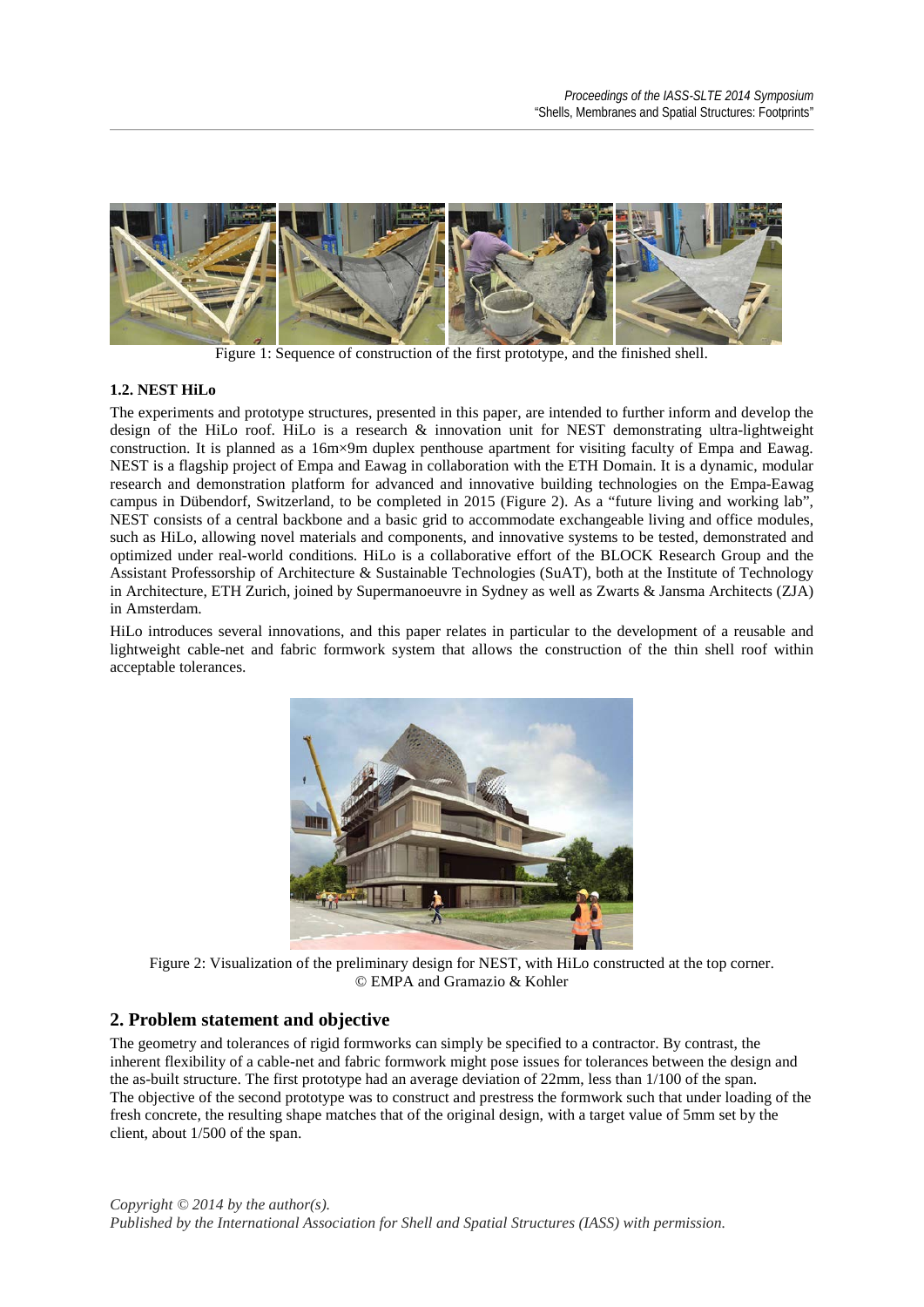## **3. Methodology**

Two prototype shell structures were built reusing much of the same cable-net and fabric formwork. The target shape - the design - has straight edges, and slightly deviates from a hypar. The midpoint is slightly higher which reduces maximum deflection. The bounding box of the shell is  $1.8m \times 1.8m \times 1.2m$ . Based on a uniform design thickness of 25mm, nodal target loads were calculated.

The process of designing these prototypes and calculating the initial prestresses is described in more detail by Veenendaal & Block [5], and included a best-fit form-finding procedure based on the work by Van Mele & Block [3,4]. Both prototypes were constructed and prestressed with turnbuckles, while continuously measuring the length of the cable segments with a tape measure.

Two different measuring strategies were applied to the prototypes, as explained in Section 4.1 and 4.2 and shown in Figure 3, both for measurement of geometry and forces. The resulting geometry after loading was then checked against the geometry of the design model.

|                    | <b>Geometry</b>        | <b>Forces</b>                |                                        |                       |
|--------------------|------------------------|------------------------------|----------------------------------------|-----------------------|
|                    | during<br>prestressing | initial prestressed<br>state | final loaded state                     |                       |
| <b>Prototype I</b> | tape measure           | N/A                          | tape measure and<br>laser metre $(13)$ | springs $(20)$        |
| Prototype II       | tape measure           | photogrammetry (60)          | photogrammetry (60)                    | tension meter $(140)$ |

Figure 3: Equipment used for measuring geometry or forces in various stages for both prototypes (number of measurements in brackets).

#### **3.1. First prototype**

In order to measure forces, the first cable net was fitted with springs (Federtechnik No. 50885.01) at 20 locations, one for each continuous cable. The springs were selected to have the highest (most sensitive) spring rate *k* while still fitting within the mesh of the cable net at maximum load.

The measured force *F* could then be calculated using Hooke's law, or  $F = k * u$ , where the spring rate  $k =$ 11.59N/mm according to the manufacturer and *u* is the measured elongation of the spring. Assuming a measuring error of  $\pm 1$ mm, the error in measured prestress *F* would be  $\pm 11.59$ N, or 4-12% full scale, given that the maximum prestresses were calculated to range between 93 and 262N.

Later, two reserve springs were load tested to check the specifications of the manufacturer. These showed that the actual spring rate varied between 13.4-24.0N/mm, exhibiting nonlinear behaviour for the first 15kg applied. This meant that in the end the accuracy was only between 40 and 50 % in our range.

After curing the concrete, the shell geometry was measured at 13 nodal points using a reference level z0, tape measure for the horizontal position  $(x,y)$  and laser meter (Leica Disto Classic 5) for the vertical position  $(z)$ (Figure 4).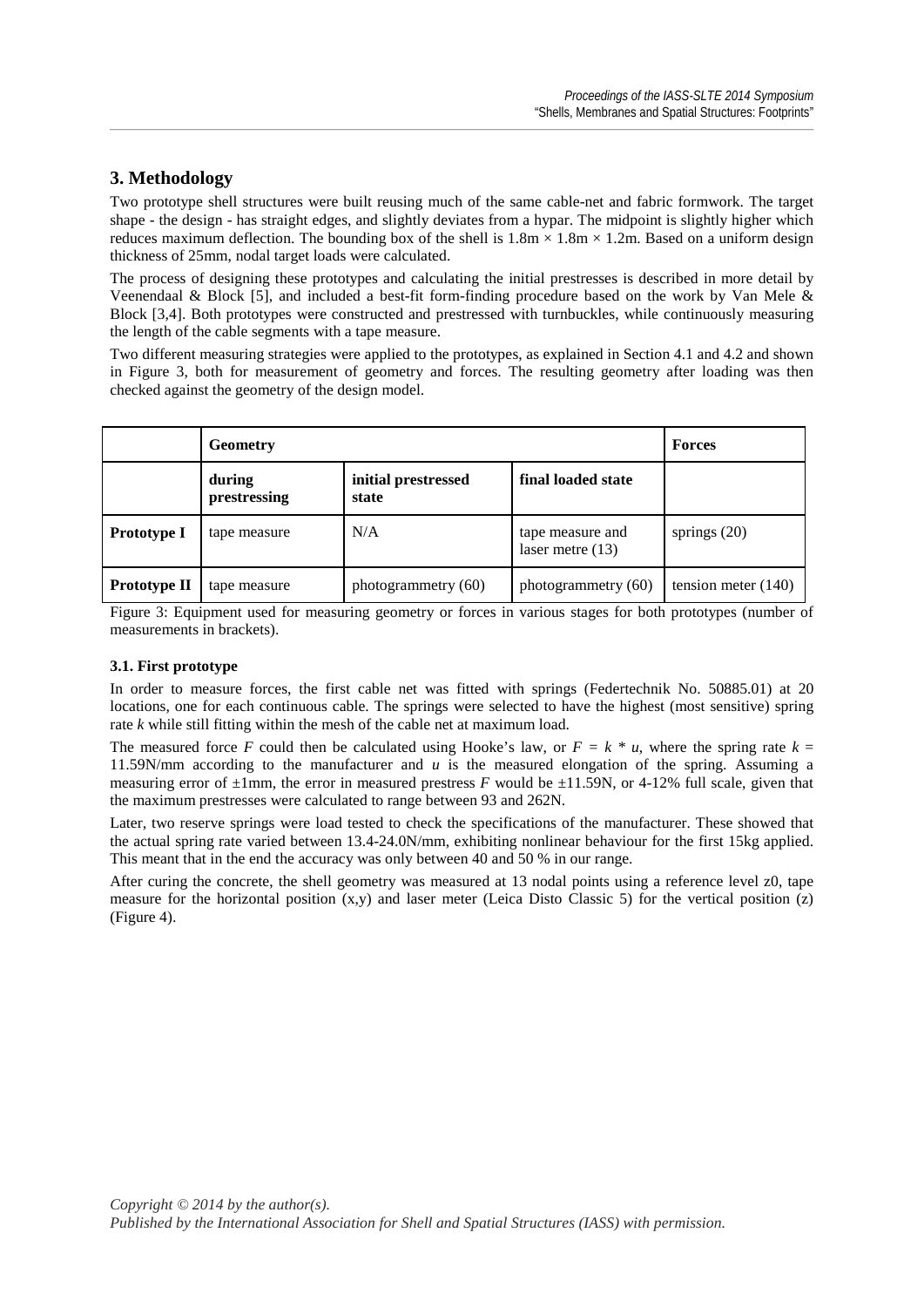

Figure 4: Measurement of first prototype; a Leica Disto Classic 5 laser metre for the geometry and springs for the forces.

#### **3.2. Second prototype**

To understand and control the relatively large differences between the actual and designed prestress states in the first prototype, the second prototype focused on alternative strategies to measure both force and geometry. Instead of springs, a compact and portable aircraft cable tension meter (Tensitron ACX-250-M, Figure 5) was used for the forces. When properly calibrated, it has an accuracy of 2% full scale (i.e. the error relative to the upper limit). With an upper limit of 250lbs, or 1,112N, this means an error of  $\pm$ 22.24N. This is more than the theoretical accuracy of the springs. However, the tension meter was assumed to be more reliable, faster, leaving no imprint on the concrete, and allowing a larger set of 140 measurements, one for each cable segment.

The loads from the wet concrete were simulated by discrete weights applied at the nodes, allowing access and transparency for both types of measurement. The loads were 1.5L PET bottles filled with sand, proportional to the tributary weight of each node, with an error of  $\pm 1$ g (Figure 5). The equivalent uniform thickness of the shell was modelled to be 15mm such that no more than one bottle per node was required. This meant a range of 1,545-2,146g per node, or an accuracy of 0.05-0.06% full scale.



Figure 5: Prestress introduced through twenty external turnbuckles, measured with a portable tension meter and applied loads from 60 sand-filled PET bottles.

Both the loaded and unloaded states were measured by photogrammetry at each of the 60 nodal points. The camera, a Nikon D3200 with a 20mm lens was calibrated using coded targets from the Australis Photometrix package, thus allowing precise measurements of the nodal points. Afterwards, photographs were taken from a static platform, while rotating the model on the ground. Rotating the model allowed the three dimensional reconstruction of the nodal points while the camera is in the same position. The reconstruction was executed in the PhotoModeler Scanner application (Figure 6) and resulted in a point cloud model.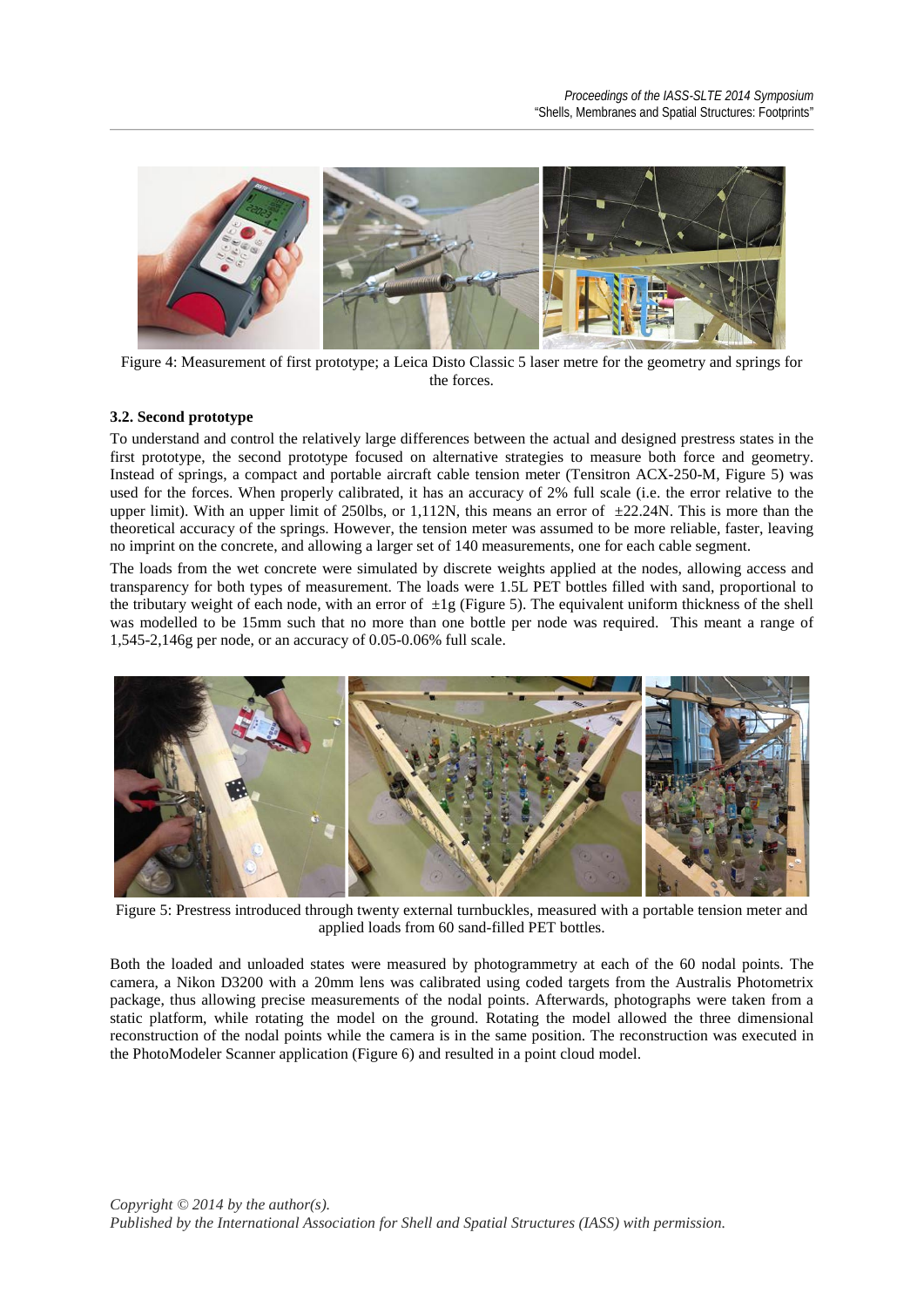

Figure 6: Measurement of second prototype; photogrammetry using a Nikon D3200 camera and PhotoModeler Scanner, and reference point on the nodal cross clamps for the geometry.

## **4. Results**

The results from both prototypes were compared to the digital model.

#### **4.1. First prototype**

Measurements revealed an average deviation in vertical z-direction of 22.1mm with a standard deviation  $\pm 0.7$ mm. Unfortunately, this is far above the required 5mm tolerance. The deviation can be explained only in part by constructional tolerances and the error in the measurements. The main reason of the deviations is attributed to the assumed properties of the spring causing an accuracy of only 40-50% in the measured forces. The assumed cable stiffness and loads are both ruled out as major sources of inaccuracy.

- Varying the loads in the digital model equivalent to changes in uniform thickness of  $\pm 5$ mm, the position of the nodes varies by less than 1mm.
- For a higher E-modulus of 210kN/mm<sup>2</sup> (another common value for steel), forces differed no more than in the order of 0.1N (less than the accuracy of our measuring devices), and the maximum difference in cable length was in the order of  $1*10<sup>-3</sup>$ mm.

#### **4.2. Second prototype**

The point cloud data from photogrammetry was compared to the design model. Three comparisons were then made between the digital model and the as-built result (see Figure 8):

- 1. The distances between the resulting internal points and the nodes of the design model were calculated.
- 2. The boundary line of the edges did not exactly match that of the digital model, presumably due to construction tolerances and deformations of the timber frame. The digital model was therefore remapped to exactly fit the measured boundary. The distances were then calculated once more.
- 3. The measured nodes were projected to a mesh of the design model (approximating the target surface shape), to find corresponding closest points. The distance between the measurements and their projections were then calculated. Figure 7 explains the difference between comparison 2 and 3.



Figure 7: A comparison was made by measuring the distances from the measured points to the nodes of the digital model and to their projection onto the target surface.

These calculations were carried out for both the unloaded, prestressed state, and the final, loaded state. Figure 8 shows all three types of comparison for both states.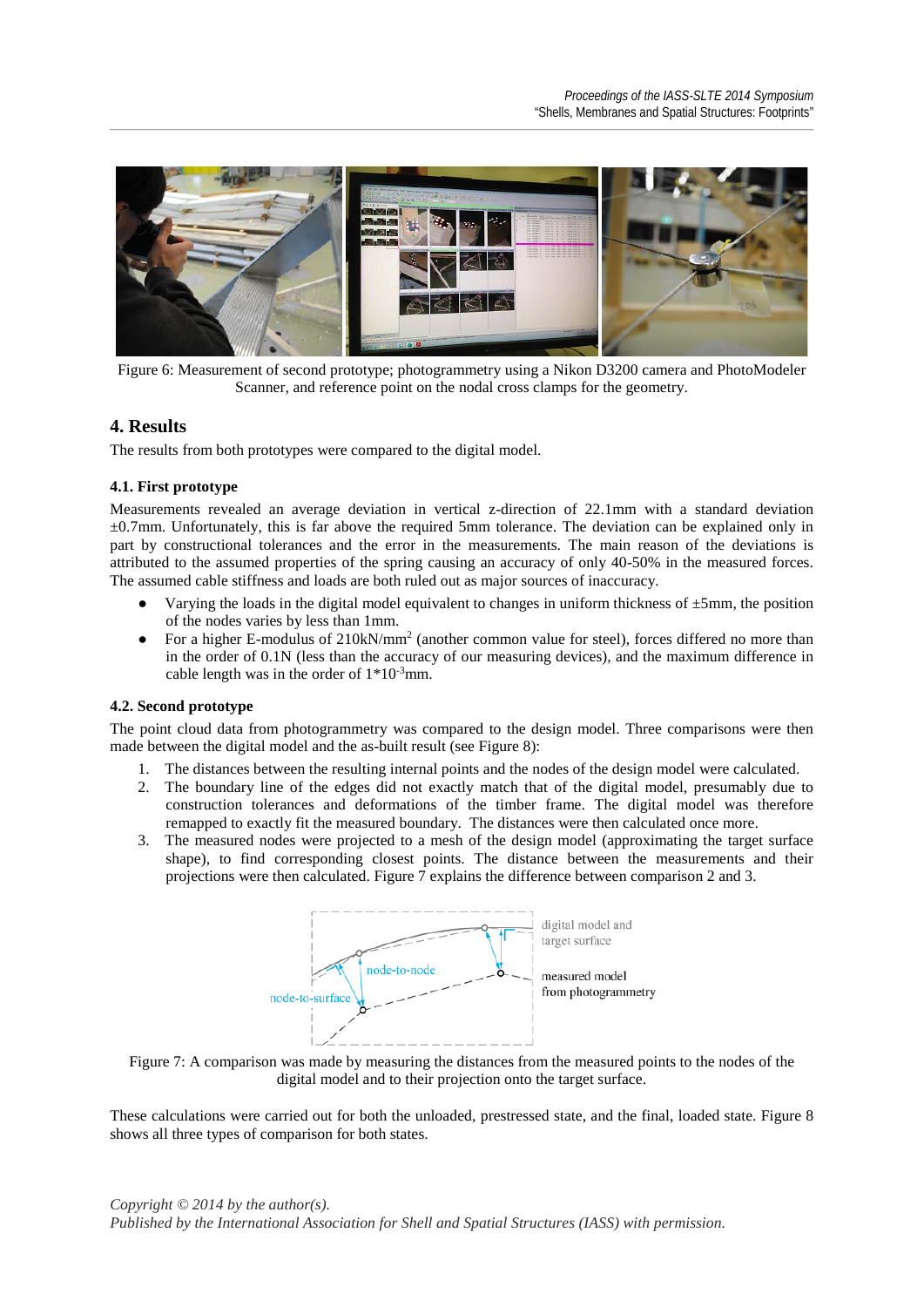| mean ±standard deviation,<br>minimum to maximum [mm]      | unloaded state             | loaded state                              |
|-----------------------------------------------------------|----------------------------|-------------------------------------------|
| 1 Node-to-node distance                                   | 7.8 $\pm$ 2.5, 3.5 to 13.0 | $10.0 \pm 2.6$ , 5.3 to 16.0              |
| 2 Node-to-node distance, remapped boundaries              | 7.0 $\pm$ 3.1, 1.1 to 14.2 | 7.0 $\pm$ 3.3, 1.6 to 15.0 (see Figure 9) |
| 3 Node-to-surface distance, remapped<br><b>boundaries</b> | $2.6 \pm 1.4$ , 0.0 to 5.5 | $2.0 \pm 1.5$ , 0.0 to 6.7                |

Figure 8: Three types of comparison between photogrammetric measurements and design model for both unloaded and loaded state.

Figure 9 shows the locations of turnbuckles, direction of assembling and prestressing the cable net. It also shows the asymmetry of the deviations (values for the second type of comparison, see Figure 8), with the largest deviations at the edge CD.



Figure 9: Position of turnbuckles (left), asymmetric distribution of deviations (middle), and direction of installing and prestressing the cable net (left and right).

Using measured forces *F* and lengths *L,* derived from the measured point coordinates in the loaded state, it is possible to calculate the force density  $Q = F/L$ . Using the force density method (Schek [1]), it is then possible to generate a geometry in static equilibrium using the same boundary conditions as the measured model and the measured force densities. Comparison of this geometry with that of the measurements is shown in Figure 10.

| loaded state<br>mean ±standard deviation<br>minimum to maximum [mm] | compared to digital model<br>(see also Figure 9) | compared to recomputed force<br>density model |
|---------------------------------------------------------------------|--------------------------------------------------|-----------------------------------------------|
| node-to-node distance                                               | 7.0 $\pm$ 3.3, 1.6 to 15.0                       | $2.6 \pm 1.0$ , 0.5 to 4.5                    |
| node-to-surface distance                                            | $2.0 \pm 1.5$ , 0.0 to 6.7                       | $1.3 \pm 0.8$ , 0.0 to 3.1                    |

Figure 10: Original comparison between as-built geometry and digital design model, and comparison between as-built geometry and geometry recalculated to be in static equilibrium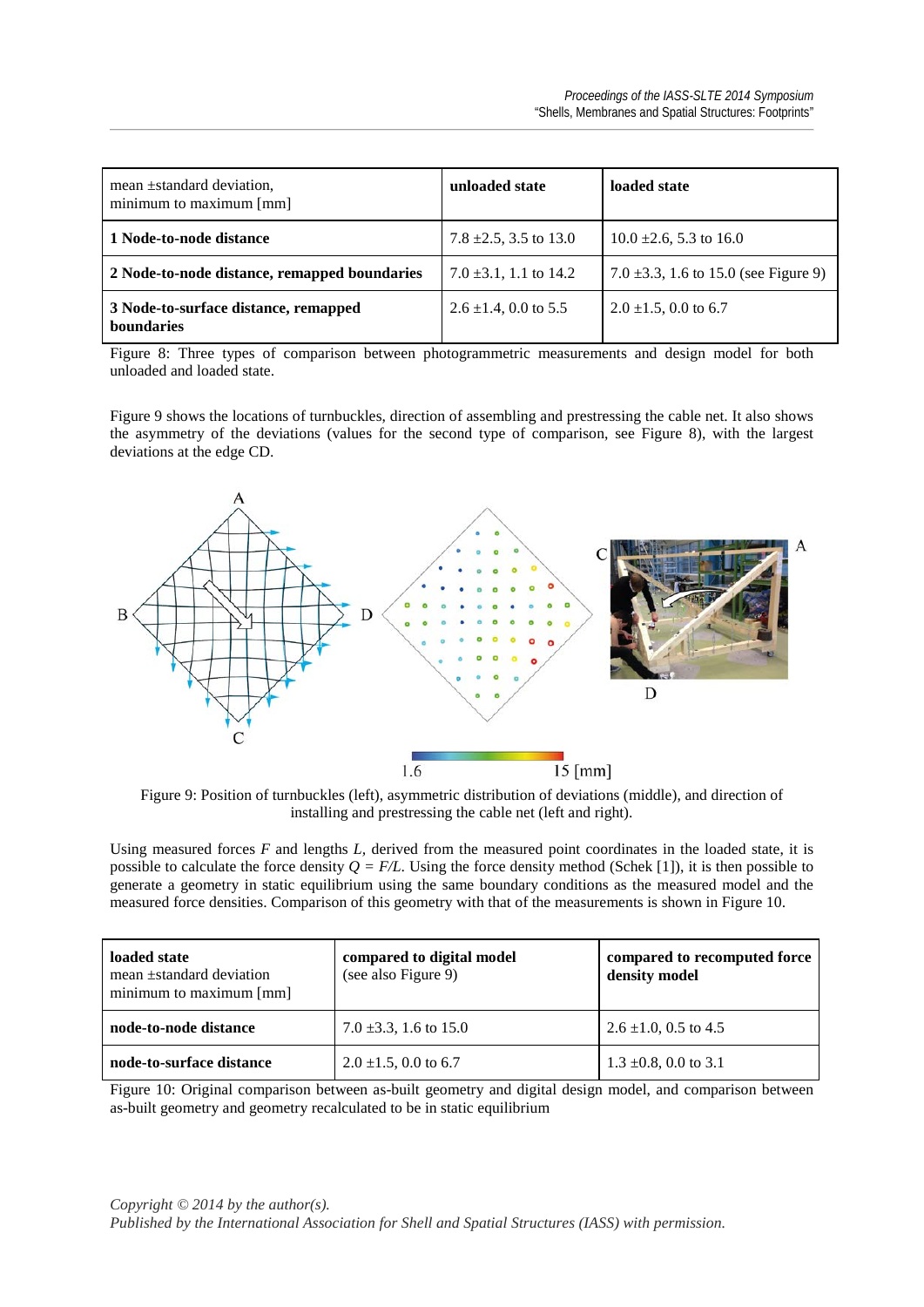## **5. Discussion**

An evaluation of the first prototype excluded modelling assumptions such as the loads and material stiffness as major sources of deviations in final construction.

Figure 8 shows that when conforming the digital design model to the measured boundary, the deviations are reduced relatively more in the loaded state than in the unloaded state. This suggests that deformation of the timber frame have a significant influence, and the edge points of the prototype cannot be considered to be fixed. Excluding this effect reduces the initial average deviation from 10mm to 7mm (-30%). Future formworks should therefore be designed to have boundary frames of higher stiffness, or be included in the form finding.

Figure 8 reveals that the in-plane deviations are higher than the out-of-plane deviations. The latter, the distances between the measured points and the target surface, are of greater interest when comparing structural behaviour of the as-built shell with that of the digital model. Arguably, they are also of greater importance for any client. The average deviation from the target surface is 2mm instead of the total of 7mm.

Figure 10 shows that the measured loaded state is not in static equilibrium. This suggests errors in measurements. Equilibrating the measured cable net, thus attempting to exclude measurement errors or variation in these measurements, reduces the average deviation from 7mm to 2.6mm (-44% of original 10mm). The average deviation from the target surface is then 1.3mm instead of 2.6mm. Further improvements on the measurements, especially of the forces, are therefore a priority if deviations are to be reduced even further.

Figure 9 visualizes the deviations, which show a correlation with the prestressing sequence. Turnbuckles were installed at one end of each continuous cable. The cable net was installed by placing nodes, measuring lengths and prestresses, while working from edge AB towards the opposite edge where the turnbuckles were. This will have introduced a cumulative error, explaining the asymmetry of the deviations. It is assumed that the remaining 2.6mm deviations (26% of original 10mm) are due to construction tolerances, with this asymmetry being the main cause. It is thus recommended to prestress in a symmetric fashion from both ends for future formworks and prefabricate or measure the cable net in such a way that cumulative errors are avoided.

Given the span of the shell of 2.546m, the average deviation over the span *L* can be argued to lie between  $1/255$ and 1/1958 of *L*. These tolerances are quite small, and in a general construction setting easily handled. Since measurements of force and geometry are possible at larger scales with the same or even better accuracy, similar tolerances should be achievable at full construction scale.

The present model has a relatively regular layout of the cables. For more complicated and asymmetric geometries, cable patterns and topologies, we may expect larger variations in the distribution of prestresses. Further work will clarify if and how this influences the accuracy of construction.



Figure 11: Final result of second prototype, loaded by first, second and fourth authors.

## **6. Conclusions**

Two prototype shell structures were built and measured to determine the tolerances of hybrid cable-net and fabric formworks. The final result of the second prototype is shown in Figure 10.

The first prototype had an average deviation of 22.1mm, and the second only 10mm. By further excluding edge conditions and out-of-plane deviations, the deviation from the target surface was only 2.0mm. Compensating for

*Copyright © 2014 by the author(s).*

*Published by the International Association for Shell and Spatial Structures (IASS) with permission.*